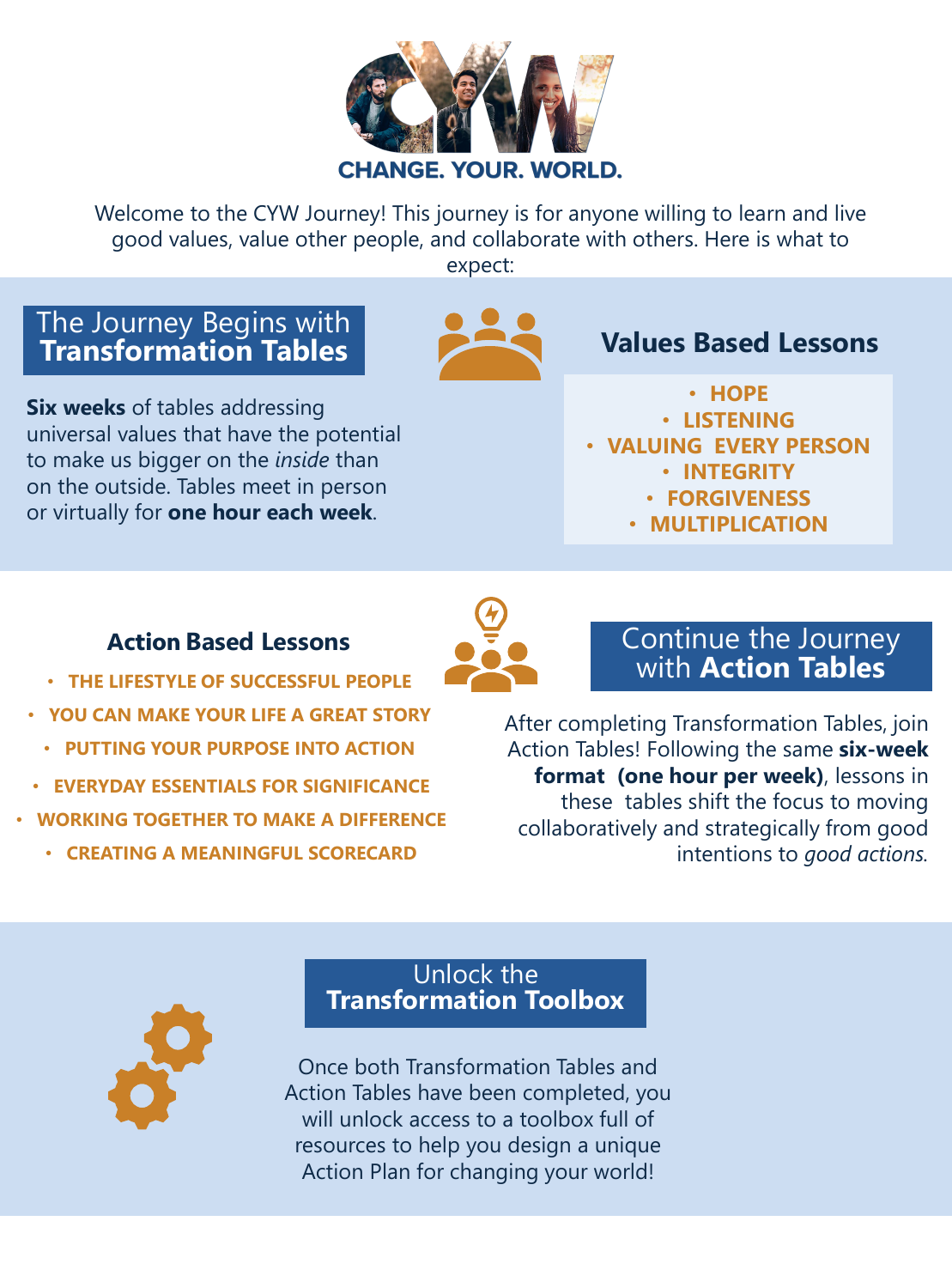# **FREQUENTLY ASKED QUESTIONS**

| <b>What is Change Your World?</b>                                                                 | Change Your World began with a book by John<br>Maxwell and Rob Hoskins and has been further<br>developed into a process, a platform and a movement.<br>The thesis is that anyone willing to learn and live good<br>values, value people and collaborate with them can<br>change their world.                                                                                                                            |
|---------------------------------------------------------------------------------------------------|-------------------------------------------------------------------------------------------------------------------------------------------------------------------------------------------------------------------------------------------------------------------------------------------------------------------------------------------------------------------------------------------------------------------------|
| How is this connected to the Change<br><b>Your World book by John Maxwell</b><br>and Rob Hoskins? | John and Rob share their decades of experience<br>bringing transformation to communities in Change<br>Your World. Millions of lives have been positively<br>impacted and they distill the key principles necessary<br>to bring about transformation. They talk about the<br>value of values, collaboration and strategy and the<br>content covered in the tables focuses on these key<br>ingredients to transformation. |
| <b>What is a Transformation Tables</b><br><b>Group?</b>                                           | Transformation Tables provide values-based leadership<br>development content through a methodology that<br>encourages self-reflection and consistent action. The<br>goal is to experience personal transformation at a<br>foundational level before trying to bring<br>transformation to others.                                                                                                                        |
| Is there a cost to be in a<br><b>Transformation Tables Group?</b>                                 | There is no charge for participation in the<br>Transformation Tables. Our goal is to make them<br>accessible to as many people as possible to equip and<br>inspire people to be the transformation they want to<br>see.                                                                                                                                                                                                 |
| <b>What does being a Facilitator mean?</b>                                                        | The facilitator plays an important role in the tables.<br>S/he models the process, encourages participants and<br>sets up the logistics.                                                                                                                                                                                                                                                                                |
| Does the Facilitator get paid?                                                                    | Facilitators serve as volunteers and are not paid.                                                                                                                                                                                                                                                                                                                                                                      |
| Who will be in my Transformation<br><b>Tables?</b>                                                | There are two types of groups. A private group is a<br>group that you as a facilitator bring to the table. You<br>will invite and register each member of the group. A<br>public group is a made up of participants who have<br>heard about the Change Your World movement and<br>signed up on their own. These public groups will be<br>assigned a facilitator who has completed the Facilitator<br>Training.          |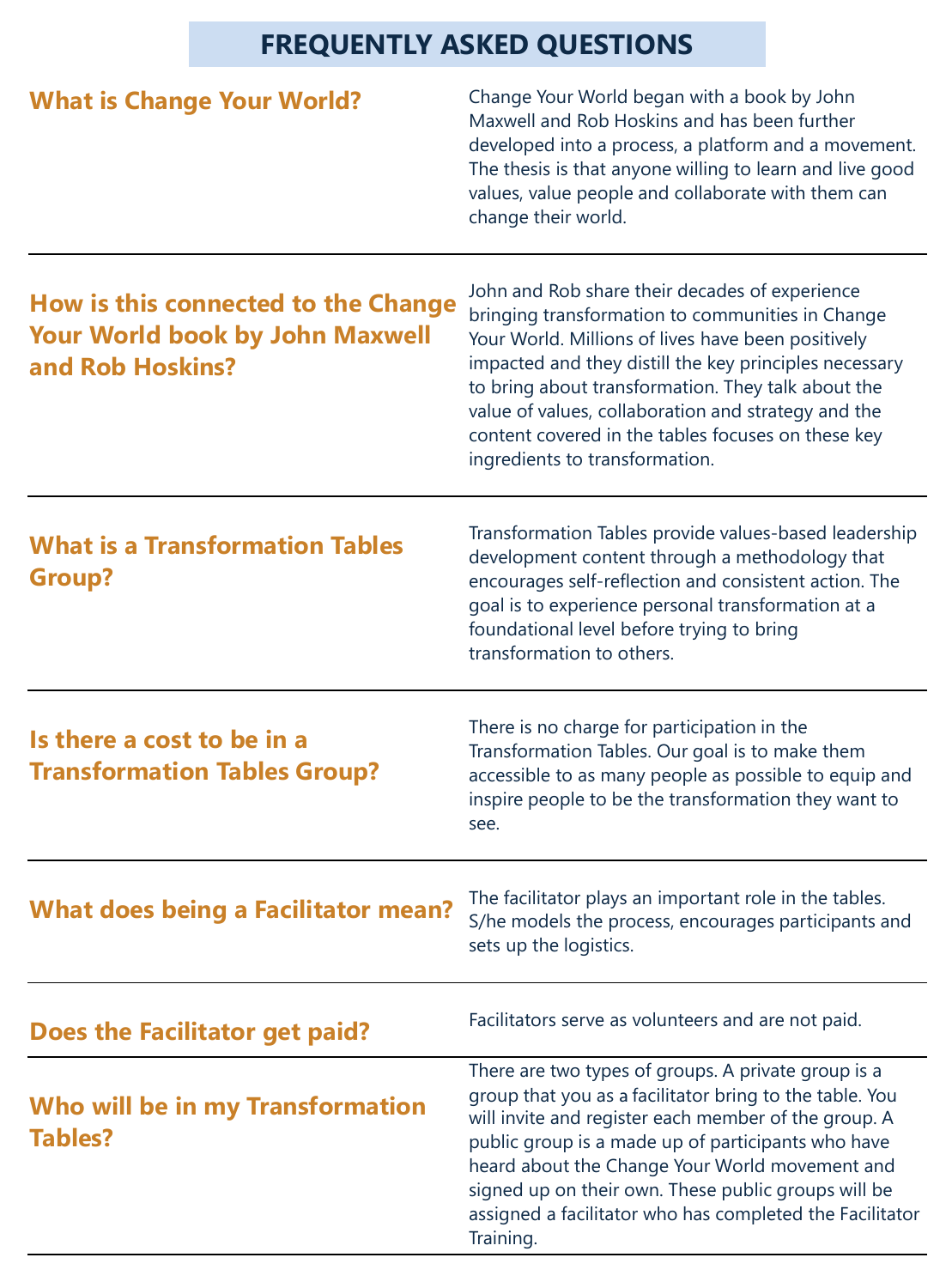# **FREQUENTLY ASKED QUESTIONS**

| Can I be in and facilitate a group at<br>the same time?                                                  | Yes - but you cannot facilitate an Action Tables Group<br>until having participated or facilitated in a<br>Transformation Tables Group.                                                                                                                                                                                                                                                                                                                                           |
|----------------------------------------------------------------------------------------------------------|-----------------------------------------------------------------------------------------------------------------------------------------------------------------------------------------------------------------------------------------------------------------------------------------------------------------------------------------------------------------------------------------------------------------------------------------------------------------------------------|
| <b>Can I facilitate more than one group</b><br>at a time?                                                | Yes - you can lead up to three groups at a time.                                                                                                                                                                                                                                                                                                                                                                                                                                  |
| Do I have to read Change Your World<br>to participate in a<br><b>Transformation/Action Tables group?</b> | Reading Change Your World is suggested as the<br>starting point for the transformation journey. The<br>book lays out the context for this initiative and<br>outlines the process of values-based transformation<br>through tables.                                                                                                                                                                                                                                                |
| <b>Can I invite friends to participate?</b>                                                              | Absolutely! If there is a spot at the table in your<br>group, you can invite a friend to join you up through<br>the first lesson. Otherwise, you can invite a friend to<br>join and encourage them to find the group that is<br>best for them and their schedule. Additionally, if you<br>have a group of people you would like to take<br>through the Transformation Tables, you can sign up to<br>be a Facilitator and invite them to be participants in<br>your private group. |
| <b>What is an Action Tables Group?</b>                                                                   | Action Tables are designed to help participants move<br>from good intentions to good actions while being<br>collaborative and strategic.                                                                                                                                                                                                                                                                                                                                          |
| Is there a cost to be in an Action<br><b>Tables Group?</b>                                               | There is no charge for participation in the Action<br>Tables. Our goal is to make them accessible to as<br>many people as possible and equip them to take<br>positive action intentionally.                                                                                                                                                                                                                                                                                       |
| <b>What is an Action Plan?</b>                                                                           | We are inviting you to create your own Action Plan<br>detailing what you want to do to change your world<br>whether it be in your home, neighborhood, or<br>community. It will include your desired outcome,<br>necessary action steps and a timeline.                                                                                                                                                                                                                            |